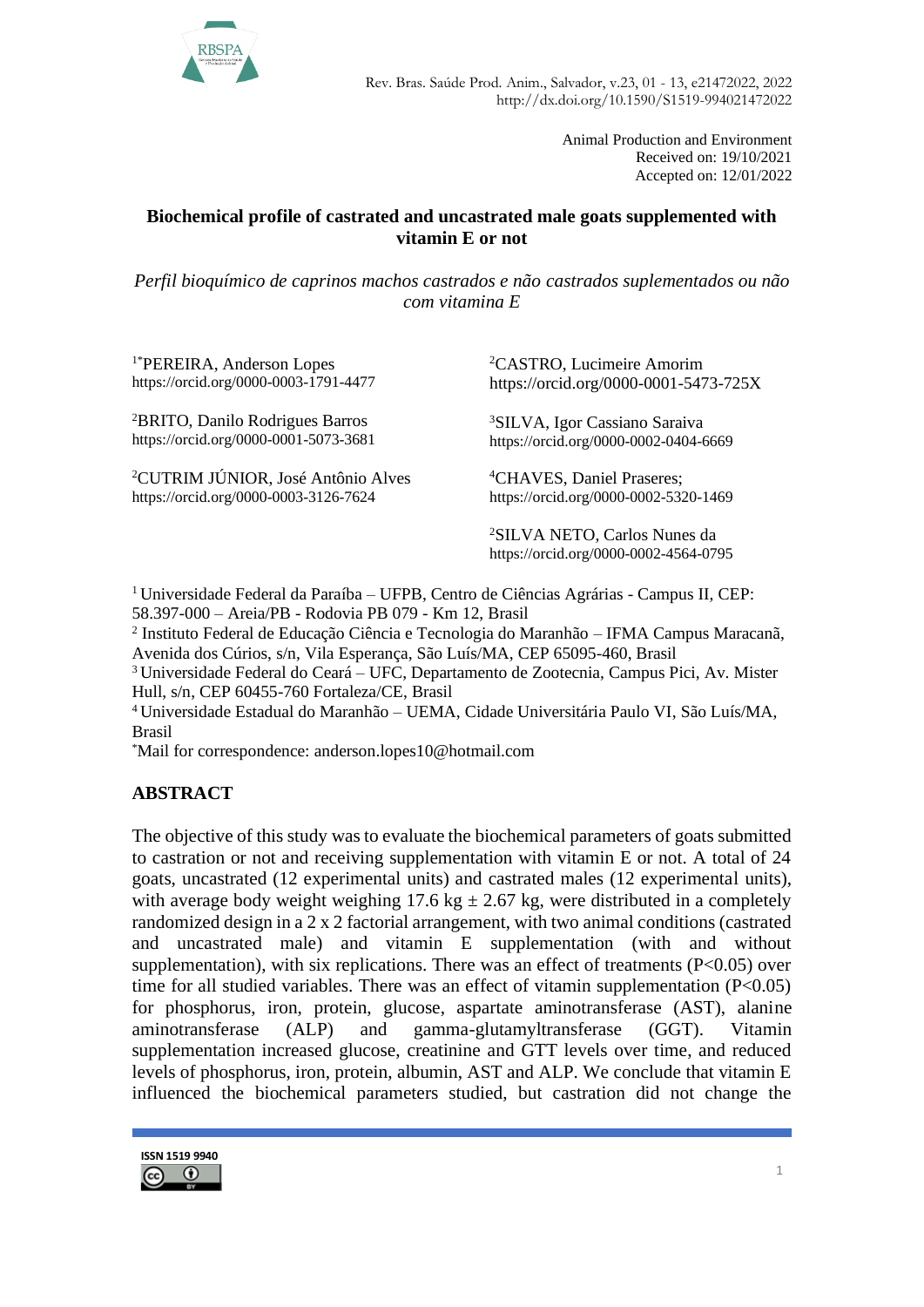

biochemical profile of goats, regardless of whether they were supplemented with vitamin E or not.

**Key words**: clinical parameters, small ruminants, supplementation

## **RESUMO**

Objetivou-se avaliar os parâmetros bioquímicos de caprinos submetidos ou não a castração e recebendo ou não suplementação com vitamina E. Um total de 24 caprinos, machos não castrados (12 unidades experimentais) e machos castrados (12 unidades experimentais), com peso corporal médio de 17,6 kg  $\pm$  2,67 kg, foram distribuídos em delineamento inteiramente casualizado em arranjo fatorial 2 x 2, sendo duas condições animais (macho castrado e não castrado) e suplementação com vitamina E (com e sem suplementação), com seis repetições. Houve efeito dos tratamentos (P<0,05) ao longo do tempo para todas as variáveis estudadas. Houve efeito da suplementação vitamínica (P<0,05) para fósforo, ferro, proteína, glicose, aspartato aminotransferase (AST), alanina aminotransferase (ALP) e gama-glutamiltransferase (GGT). A suplementação vitamínica elevou os níveis de glicose, creatinina e GTT ao longo do tempo, e reduziu os níveis de fósforo, ferro, proteína, albumina, AST e ALP. Concluímos que a vitamina E influenciou nos parâmetros bioquímicos estudados, porém a castração não alterou o perfil bioquímico de caprinos, independentemente de estarem suplementados ou não com a vitamina E. **Palavras-chave**: parâmetros clínicos, pequenos ruminantes, suplementação

## **INTRODUCTION**

The State of Maranhão in Brazil has potential for goat livestock since the soil and climate characteristics are beneficial for the development of animals. However, the production systems within the State are still old and with low technological adherence, in addition to irregular nutrition due to the low quality of food, constituting factors which compromise the productive performance and the health of goat herds, and in turn hindering the economic development of the activity in which efficient measures are needed to reduce production costs (Teixeira et al., 2016).

The metabolic state of the animals can be evaluated through clinical examinations correlating with different paraclinical tests, mainly evaluating the metabolic and hormonal profile, antioxidant indices and mineral levels. Deficiency of metabolites and vitamins can delay reproductive development, fetal growth and milk production (Samimi et al., 2021).

Testosterone exerts an androgenic effect on the development and maintenance of the male reproductive system, and an anabolic effect on the development of muscles, kidneys and liver (Olaifa, 2018), regulation in the oxidative phase of carbohydrates and improves lipid metabolism (Gupta et al., 2008), which may cause changes in the hematological parameters of the animals (Olaifa, 2018). Castration is a procedure in which the testicles are removed or the vessels that irrigate the testicles are cut, and these procedures vary according to the castration method used (Mohammed & James, 2013).

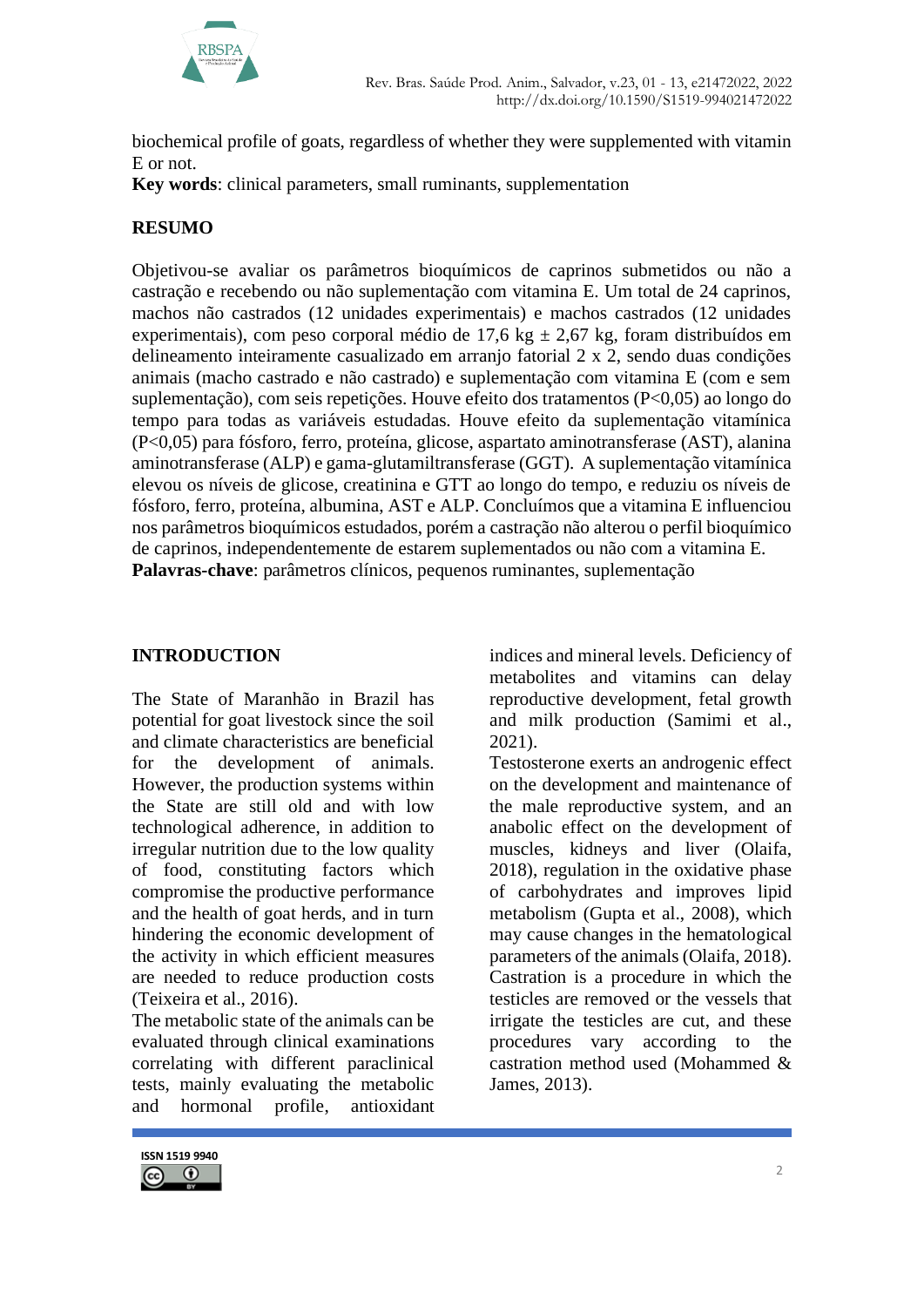

Vitamin E can be integrated into animal feed in different ways, with the most common and active form in foods being α-tocopherol (Mendonça Júnior et al., 2011), and is related to several functions in the body. Camargo et al. (2010) state that this vitamin acts in protecting the lipid membrane, receptors and cellular components involved in modulating the immune response of animals.

Knowing that the effects of vitamin E, administered intramuscularly in goats can cause metabolic changes and the clinical status of the animals, it is necessary to analyze the impacts that this supplementation will cause in neutered and non-castrated animals which are supplemented or not with vitamin E through serum biochemistry. Thus, the objective of this study was to evaluate the biochemical parameters of goats submitted to castration or not and receiving supplementation with vitamin E or not.

# **MATERIALS AND METHODS**

The experiment was carried out in the Sheep and Goat Sector of the Federal Institute of Education, Science and Technology of Maranhão, Campus São Luís – Maracanã, located in the city of São Luís, MA, Brazil (2º37'01" south and 44º16'19" west). A total of 24 goats, 12 non-castrated and 12 castrated males, with an initial age of eight months and without a defined racial pattern (SPRD), with a mean body weight (BW) of 17.6  $kg \pm 2.67$  kg, were finished after 90 days in a confinement system, with the first 15

days of the experimental period destined for adaptation of the animals to the diets and facilities, and 75 days for data collection. The castration procedure was performed using burdizzo-type castrating pliers. All procedures with animals were carried out in accordance with the regulations of the Animal Use Committee of the State University of Londrina (217/2014).

The animals were identified with earrings and dewormed using 10 g.kg<sup>-1</sup> of moxidectin (Cydectin, Fort Dodge Animal Health, Campinas, SP, Brazil) at a dose of  $1ml.50 kg<sup>-1</sup>$  of body weight (BW) and were then distributed in pens measuring 1.50 m x 1.70 m (one animal per pen) with a concrete floor, covered with sawdust, according to a completely randomized design in a 2 x 2 factorial arrangement, with six replications. The investigated treatments consisted of two animal conditions (castrated and noncastrated males) and vitamin E supplementation (with and without supplementation).

The experimental diets were based on Tifton 85 grass hay (Cynodon *spp*.) and concentrated ration of ground corn and soybean meal, being an isoprotein and isoenergetic diet (Table 1). The diets were formulated for animals with 20 kg BW for an average daily gain of 150 g.day-1 , according to the NRC (National Research Council, 2007) with daily adjustment, allowing for leftovers of up to 15%. Water and mineral mixture were fed ad libitum to the animals. The feed was supplied twice a day at 8:00 and 17:00 h.

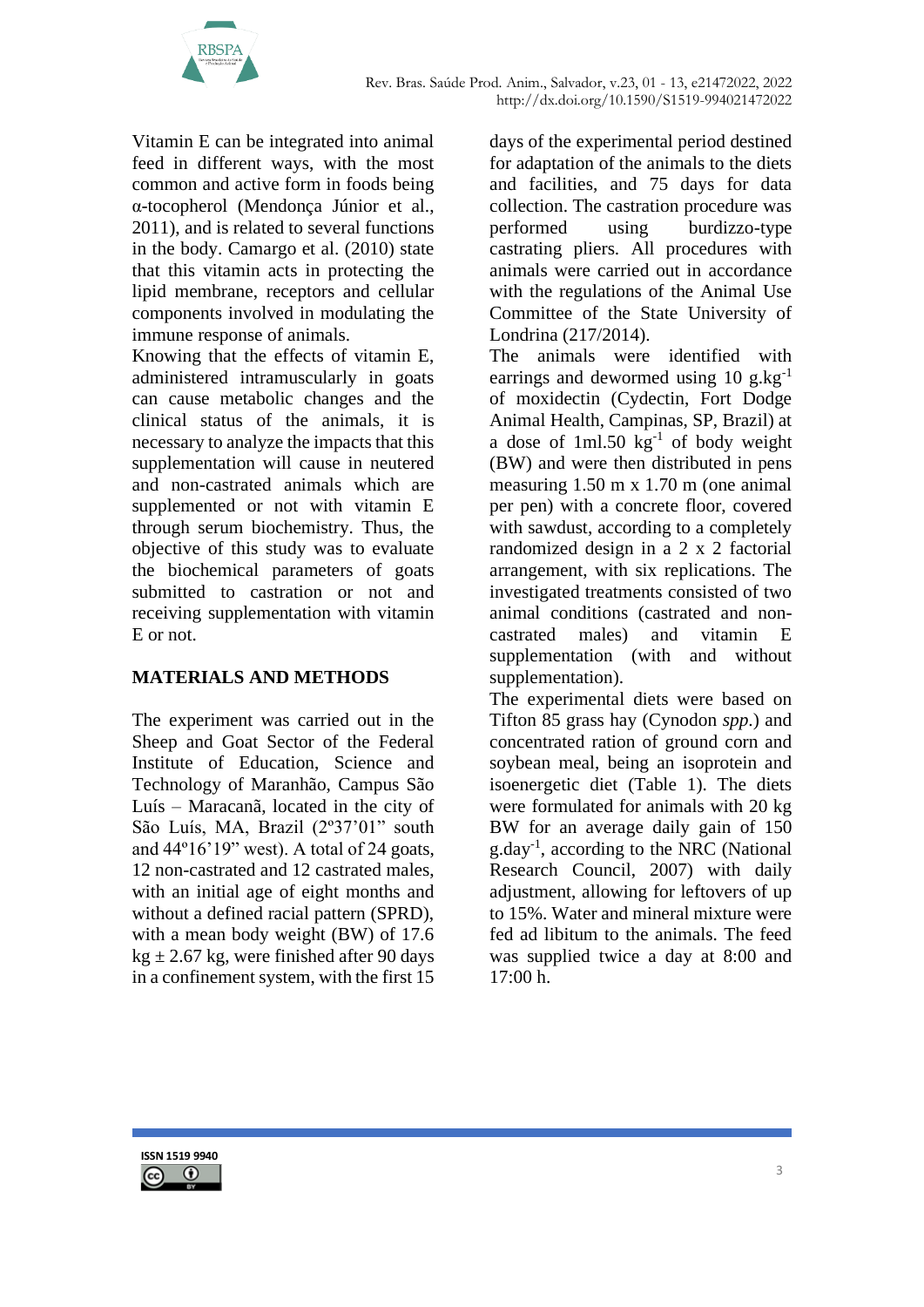

|                                   |           | <b>Animal Condition</b> |
|-----------------------------------|-----------|-------------------------|
| Ingredients                       | Castrated | Uncastrated             |
| Tyfton-85 Hay                     | 382.8     | 425.8                   |
| Corn grounded                     | 367.0     | 369.9                   |
| Soybean meal                      | 147.3     | 113.6                   |
| Wheat meal                        | 91.3      | 80.1                    |
| Limestone                         | 11.3      | 10.3                    |
| Mineral supplement <sup>2</sup>   | 0.3       | 0.3                     |
| <b>Chemical Composition</b>       |           |                         |
| Dry Matter                        | 871.2     | 870.6                   |
| Crude Protein                     | 150.0     | 136.7                   |
| <b>Neutral Detergent Fiber</b>    | 382.6     | 380.1                   |
| Acid Detergent Fiber              | 201.4     | 200.1                   |
| <b>Ethereal Extract</b>           | 34.6      | 35.4                    |
| <b>Total Digestible Nutrients</b> | 666.7     | 670.9                   |
| Phosphorus                        | 7.2       | 3.3                     |

**Table 1.** Composition of experimental diets  $(g.Kg^{-1}DM^*)$  of castrated and uncastrated goats with no defined racial pattern (SPRD), supplemented with vitamin E

\*DM: Dry Matter. <sup>2</sup>Composition: Ca: 13.4%; P: 7.5%; Mg: 1%; S: 7%; Cl: 21.8%; Na: 14.5%; Mn: 1100 mg.Kg-1 ; Fe: 500 mg.Kg<sup>-1</sup>; Zn: 4600 mg.Kg<sup>-1</sup>; Cu: 300 mg.Kg<sup>-1</sup>; Co: 40 mg.Kg<sup>-1</sup>; I: 55 mg.Kg<sup>-1</sup>; Se: 30 mg.Kg<sup>-1</sup>

Vitamin E supplementation occurred once a week throughout the experimental period. A dose of 3 mL of vitamin E (acetate-alpha-tocopherol), equivalent to 300 mg, was administered subcutaneously. The animals of the treatments without supplementation received placebo (saline solution) to be submitted to the same stress.

Next, 4 mL of blood were collected from each lamb in the morning (before feeding and water) under aseptic conditions by jugular vein puncture, in vacutainer-type flasks without anticoagulante on days 0, 15, 30, 45, 60 and 75. The vials were kept in an inclined position without disturbance immediately after blood collection. The samples were centrifuged at 3000 rpm for 10 minutes to separate the clear serum, which was collected in 2 mL microtubes and stored at -20 °C for further analysis.

Laboratory analyzes were performed at the CERNITAS Laboratory (a laboratory accredited by MAPA, belonging to the National Network of Agricultural Laboratories, ordinance no. 60, of 22/04/2008). Serum concentrations of total calcium (Labtest method), phosphorus (Basques-Lustosa method), magnesium (Labtest method), iron (Goodwil method), total protein (Biuret method), albumin (Bromocresol Blue method) urea (Urease method) and creatinine (Kinetic method) were evaluated, as well as the plasma glucose content (Orthotoluidine method) and the serum activities of the enzymes aspartate-amino-transferase - AST (Reitman-Frankel method), gammaglutamyl -transferase - GGT (modified Szasz method) and alkaline phosphatase - ALP (Labtest method). All samples were analyzed in a semiautomatic spectrophotometer at specific wavelengths for each constituent and in a selective ion doser.

Data were submitted to analysis of variance using the F test and the comparison of means test using Tukey's

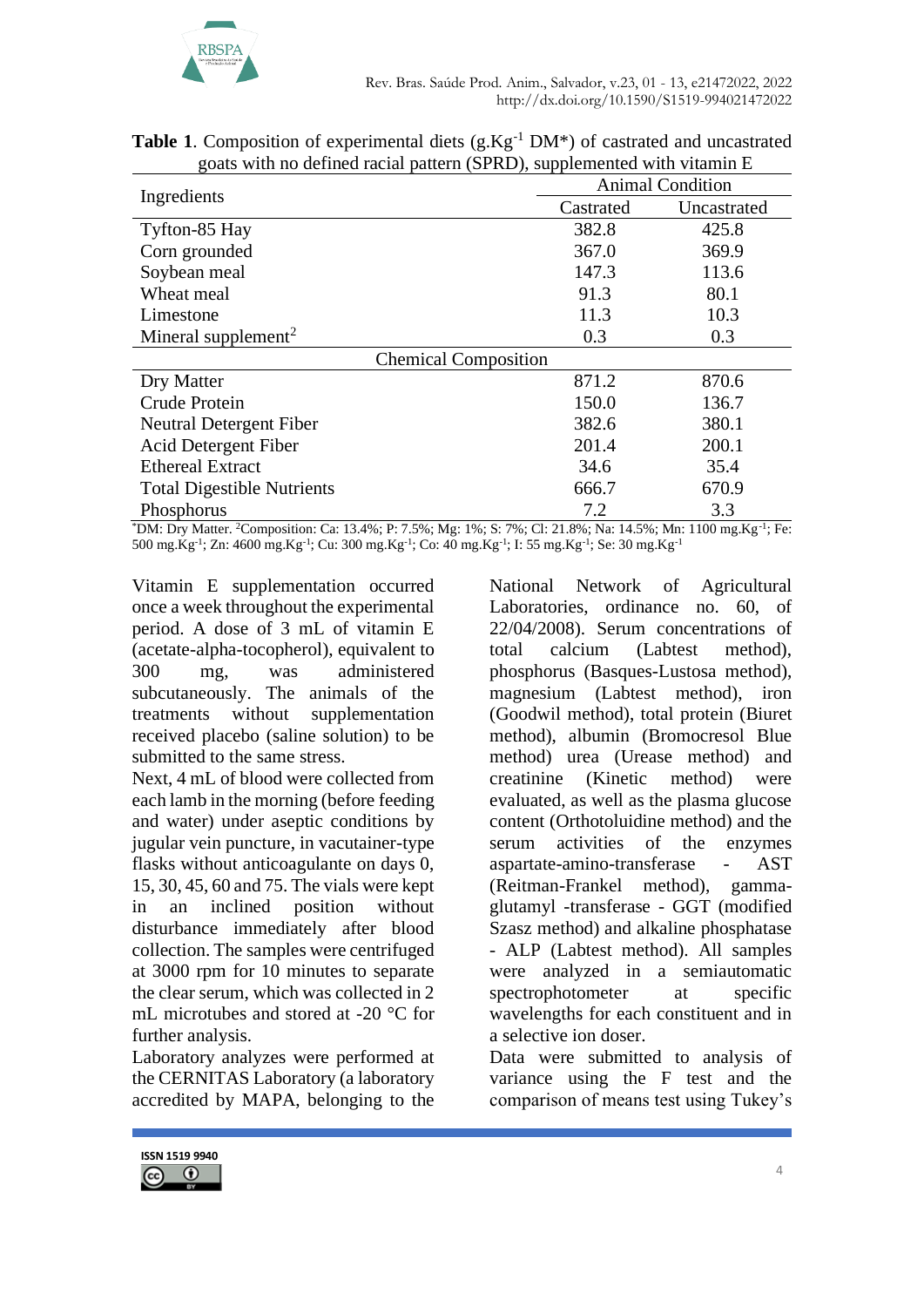

test at the 5% level by the SPSS version 22 statistical software program (IBM Corporation, New York, USA).

## **RESULTS**

### **Mineral profile**

There was no effect of the interaction between castration and vitamin E supplementation  $(P>0.05)$  in relation to blood calcium and magnesium concentrations (Table 2). An effect (P>0.05) was verified over time for all variables of the mineral profile in animals that received supplementation.

|  |  |                                    |  |  | <b>Table 2.</b> Mean values for mineral profile of castrated and uncastrated goats, |  |
|--|--|------------------------------------|--|--|-------------------------------------------------------------------------------------|--|
|  |  | supplemented or not with vitamin E |  |  |                                                                                     |  |

| Variable                    | Treatment  | Days     |                   |                   |                    |         |                   |            | P-value        |                |
|-----------------------------|------------|----------|-------------------|-------------------|--------------------|---------|-------------------|------------|----------------|----------------|
|                             |            | $\theta$ | 15                | 30                | 45                 | 60      | 75                | <b>EPM</b> | $\mathrm{T}^1$ | $\mathbf{D}^2$ |
|                             | <b>CYE</b> | 10.47    | 11.30             | 10.42             | 10.13              | 10.90   | 10.88             | 0.20       | 0.242          |                |
| Calcium,                    | <b>CNE</b> | 10.55ab  | 11.28a            | 10.28ab           | 10.10b             | 10.10b  | 10.23ab           | 0.20       |                | 0.127          |
| $mg.dL^{-1}$                | <b>UYE</b> | 9.95     | 11.03             | 10.75             | 10.22              | 10.67   | 11.02             | 0.20       | 0.172          | 0.088          |
|                             | <b>UNE</b> | 9.47b    | 10.78a            | 10.15ab           | 10.47ab            | 10.70a  | 10.55ab           | 0.19       |                |                |
| Phosphorus,<br>$mg.dL^{-1}$ | <b>CYE</b> | 6.10a    | 6.13a             | 2.00c             | 2.70 <sub>bc</sub> | 3.45b   | 3.28b             | 0.15       | 0.668          | < 0.001        |
|                             | <b>CNE</b> | 6.78b    | 7.95a             | 2.28c             | 2.60c              | 2.17c   | 2.37c             | 0.15       |                |                |
|                             | <b>UYE</b> | 6.69a    | 6.03a             | 2.30 <sub>b</sub> | 2.58b              | 3.45b   | 3.45 <sub>b</sub> | 0.18       | 0.999          | < 0.001        |
|                             | <b>UNE</b> | 6.17a    | 6.55a             | 2.37c             | 2.40 <sub>bc</sub> | 3.43bc  | 3.60 <sub>b</sub> | 0.18       |                |                |
|                             | <b>CYE</b> | 1.98     | 1.80              | 1.72              | 2.12               | 1.82    | 1.96              | 0.11       | 0.421          | 0.399          |
| Magnesium,                  | <b>CNE</b> | 2.05ab   | 1.70b             | 2.37a             | 1.86b              | 2.08ab  | 2.07ab            | 0.11       |                |                |
| $mg.dL^{-1}$                | <b>UYE</b> | 1.98ab   | 1.73 <sub>b</sub> | 1.90ab            | 2.35a              | 1.71b   | 1.98ab            | 0.08       | 0.430          | 0.655          |
|                             | <b>UNE</b> | 1.95     | 1.98              | 2.20              | 1.89               | 2.12    | 2.03              | 0.08       |                |                |
|                             | <b>CYE</b> | 145.85a  | 114.15b           | 33.71d            | 29.96d             | 80.50c  | 80.33c            | 3.75       | 0.982          | < 0.001        |
|                             | <b>CNE</b> | 151.60a  | 116.11b           | 33.19d            | 31.83d             | 77.17c  | 75.33c            | 3.94       |                |                |
| Iron, mg.d $L^{-1}$         | <b>UYE</b> | 144.08a  | 137.17a           | 36.33c            | 29.75c             | 95.20b  | 83.33b            | 3.48       |                |                |
|                             | <b>UNE</b> | 159.65a  | 145.50a           | 35.50c            | 33.56c             | 56.90bc | 71.16b            | 3.48       | 0.356          | < 0.001        |

CYE: Castrated with vitamin E. CNE: Castrated without vitamin E. UYE: Uncastrated with vitamin E. UNE: Uncastrated without vitamin E.  $1$ : Treatment.  $2$ : Days.

Different lowercase letters indicate significant difference in serum analyte concentrations over time.

#### **Protein and energy profile**

There was an effect of time on serum protein concentrations for the treatment without castration  $(P<0.05)$  (Table 3). There was an effect of time between treatments for albumin, urea and

creatinine concentrations (P<0.05), with the last two showing peaks at 45 days. There was an effect of time and vitamin supplementation (P<0.05) for glucose, with a peak at 45 and 60 days.

**Table 3**. Mean values for protein and energy profile of castrated and uncastrated goats, supplemented with vitamin E or not

|              |            |       |        | $\sim$ |       |        |        |            |         |       |
|--------------|------------|-------|--------|--------|-------|--------|--------|------------|---------|-------|
| Variable     |            | Days  |        |        |       |        |        |            | P-value |       |
|              | Treatment  |       |        |        | 45    | 60     |        | <b>EPM</b> | m       |       |
| Protein,     | <b>CYE</b> | 6.57a | 5.96ab | 5.68ab | 5.16b | 5.60ab | 5.83ab | 0.24       | 0.839   | 0.313 |
| $mg.dL^{-1}$ | <b>CNE</b> | 5.82  | 6.43   | 5.92   | 5.36  | 5.32   | 5.40   | 0.25       |         |       |
|              |            |       |        |        |       |        |        |            |         |       |

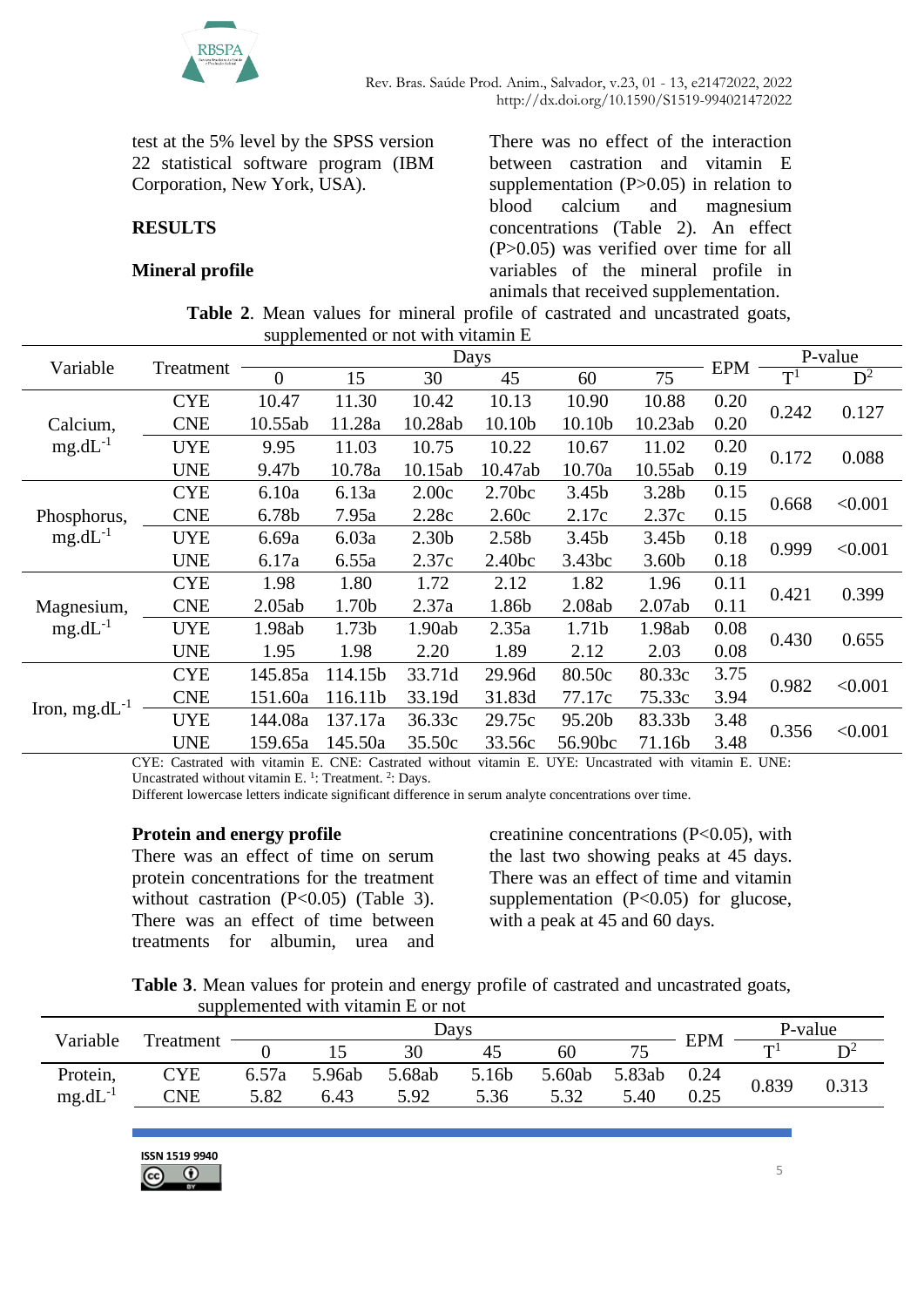

| Rev. Bras. Saúde Prod. Anim., Salvador, v.23, 01 - 13, e21472022, 2022 |
|------------------------------------------------------------------------|
| http://dx.doi.org/10.1590/S1519-994021472022                           |

|             | UYE        | 6.58a             | 5.72ab            | 5.12b             | 4.50 <sub>b</sub> | 6.68a   | 6.23a   | 0.11 | 0.064 | 0.028   |
|-------------|------------|-------------------|-------------------|-------------------|-------------------|---------|---------|------|-------|---------|
|             | <b>UNE</b> | 5.17b             | 5.62ab            | 5.49ab            | 6.68ab            | 6.80ab  | 6.82a   | 0.12 |       |         |
|             | <b>CYE</b> | 1.88b             | 2.48a             | 0.93 <sub>b</sub> | 1.33b             | 2.17a   | 2.15a   | 0.09 | 0.370 | < 0.001 |
| Albumin,    | <b>CNE</b> | 1.84a             | 2.10a             | 1.02b             | 1.55 <sub>b</sub> | 1.95a   | 2.12a   | 0.09 |       |         |
| $g.dL^{-1}$ | <b>UYE</b> | 1.95 <sub>b</sub> | 2.48a             | 1.11c             | 1.30c             | 1.75bc  | 1.71bc  | 0.06 | 0.503 | < 0.001 |
|             | <b>UNE</b> | 1.75ab            | 2.22a             | 1.15b             | 1.32b             | 2.02a   | 2.20a   | 0.06 |       |         |
|             | <b>CYE</b> | 42.83             | 37.33             | 37.67             | 45.81             | 46.17   | 46.20   | 1.98 |       | 0.025   |
| Urea,       | <b>CNE</b> | 39.83b            | 36.67c            | 41.17abc          | 53.80a            | 51.70ab | 51.67ab | 2.01 | 0.269 |         |
| $g.dL^{-1}$ | <b>UYE</b> | 43.50             | 31.33             | 43.67             | 42.40             | 42.67   | 42.72   | 2.70 |       | 0.016   |
|             | <b>UNE</b> | 41.67ab           | 33.67b            | 44.50ab           | 52.00a            | 49.55a  | 49.50a  | 2.75 | 0.291 |         |
|             | <b>CYE</b> | 0.72ab            | 0.67 <sub>b</sub> | 0.83ab            | 0.92ab            | 0.93a   | 0.93a   | 0.04 |       |         |
| Creatinine, | <b>CNE</b> | 0.63              | 0.65              | 0.99              | 1.00              | 0.68    | 0.69    | 0.04 | 0.252 | 0.010   |
| $g.dL^{-1}$ | <b>UYE</b> | 0.62 <sub>b</sub> | 0.68 <sub>b</sub> | 0.82ab            | 0.99a             | 0.98a   | 0.97a   | 0.04 |       |         |
|             | <b>UNE</b> | 0.70 <sub>b</sub> | 0.73ab            | 0.97a             | 0.97a             | 0.88ab  | 0.89ab  | 0.04 | 0.811 | < 0.001 |
|             | <b>CYE</b> | 41.67c            | 50.96bc           | 76.17b            | 148.72a           | 168.13a | 60.00bc | 3.70 |       |         |
| Glucose,    | <b>CNE</b> | 63.23bc           | 54.38c            | 81.93b            | 118.62a           | 139.41a | 73.67bc | 3.70 | 0.648 | < 0.001 |
| $g.dL^{-1}$ | <b>UYE</b> | 65.41bc           | 67.41bc           | 90.11b            | 125.44a           | 137.74a | 63.00c  | 3.84 |       |         |
|             | <b>UNE</b> | 70.10c            | 42.15c            | 56.73c            | 122.64b           | 150.49a | 59.17c  | 3.84 | 0.049 | < 0.001 |
|             |            |                   |                   |                   |                   |         |         |      |       |         |

CYE: Castrated with vitamin E. CNE: Castrated without vitamin E. UYE: Uncastrated with vitamin E. UNE: Uncastrated without vitamin E.<sup>1</sup>: Treatment.<sup>2</sup>: Days.

Different lowercase letters indicate significant difference in serum analyte concentrations over time.

#### **Enzyme profile**

There was an effect of vitamin supplementation  $(P<0.05)$  for aspartate aminotransferase (AST) and alanine aminotransferase (ALP), peaking at 75 days and 45 and 60 days, respectively (Table 4). For the gammaglutamyltransferase (GGT) variable, there was an effect  $(P<0.05)$  of the animal condition at 45 days (fourth collection).

**Table 4**. Mean values for enzymatic profile of castrated and uncastrated goats, supplemented with vitamin E or not

| Variable  | Treatment  |        | Days               |         |         |         |            |                |       | P-value |  |
|-----------|------------|--------|--------------------|---------|---------|---------|------------|----------------|-------|---------|--|
|           | $\theta$   | 15     | 30                 | 45      | 60      | 75      | <b>EPM</b> | T <sup>1</sup> | $D^2$ |         |  |
|           | <b>CYE</b> | 70.33b | 72.33b             | 49.41c  | 39.91c  | 68.83b  | 159.86a    | 2.44           |       | < 0.001 |  |
| AST,      | <b>CNE</b> | 81.17b | 82.00b             | 65.00bc | 58.80c  | 73.83b  | 139.41a    | 2.28           | 0.001 |         |  |
| $UL^{-1}$ | <b>UYE</b> | 72.00b | 70.66b             | 50.16c  | 46.00c  | 67.16bc | 132.97a    | 2.35           |       |         |  |
|           | <b>UNE</b> | 80.16b | 77.80b             | 68.66bc | 56.00c  | 64.83bc | 139.22a    | 2.41           | 0.022 | < 0.001 |  |
|           | <b>CYE</b> | 48.44a | 55.32a             | 25.20b  | 54.51a  | 59.22a  | 41.01b     | 1.88           |       |         |  |
| ALP,      | <b>CNE</b> | 63.31b | 72.04ab            | 26.81c  | 64.23ab | 75.07a  | 35.81c     | 1.88           | 0.002 | < 0.001 |  |
| $UL^{-1}$ | <b>UYE</b> | 43.20b | 49.50b             | 29.80c  | 69.83a  | 62.50a  | 37.16bc    | 2.77           | 0.362 |         |  |
|           | <b>UNE</b> | 59.80a | 61.00a             | 30.20c  | 59.84a  | 57.50ab | 41.66bc    | 2.77           |       | < 0.001 |  |
|           | <b>CYE</b> | 37.33b | 37.67b             | 60.50a  | 39.33b  | 41.00b  | 61.19a     | 1.90           |       | < 0.001 |  |
| GGT,      | <b>CNE</b> | 41.17b | 41.00b             | 54.83a  | 36.50b  | 35.83b  | 66.22a     | 1.90           | 0.927 |         |  |
| $UL^{-1}$ | <b>UYE</b> | 40.50b | 40.50 <sub>b</sub> | 52.17b  | 32.17c  | 37.17c  | 67.17a     | 1.90           |       |         |  |
|           | <b>UNE</b> | 38.16b | 40.50 <sub>b</sub> | 50.50ab | 45.66b  | 41.66b  | 60.53a     | 1.93           | 0.652 | < 0.001 |  |
|           |            |        |                    |         |         |         |            |                |       |         |  |

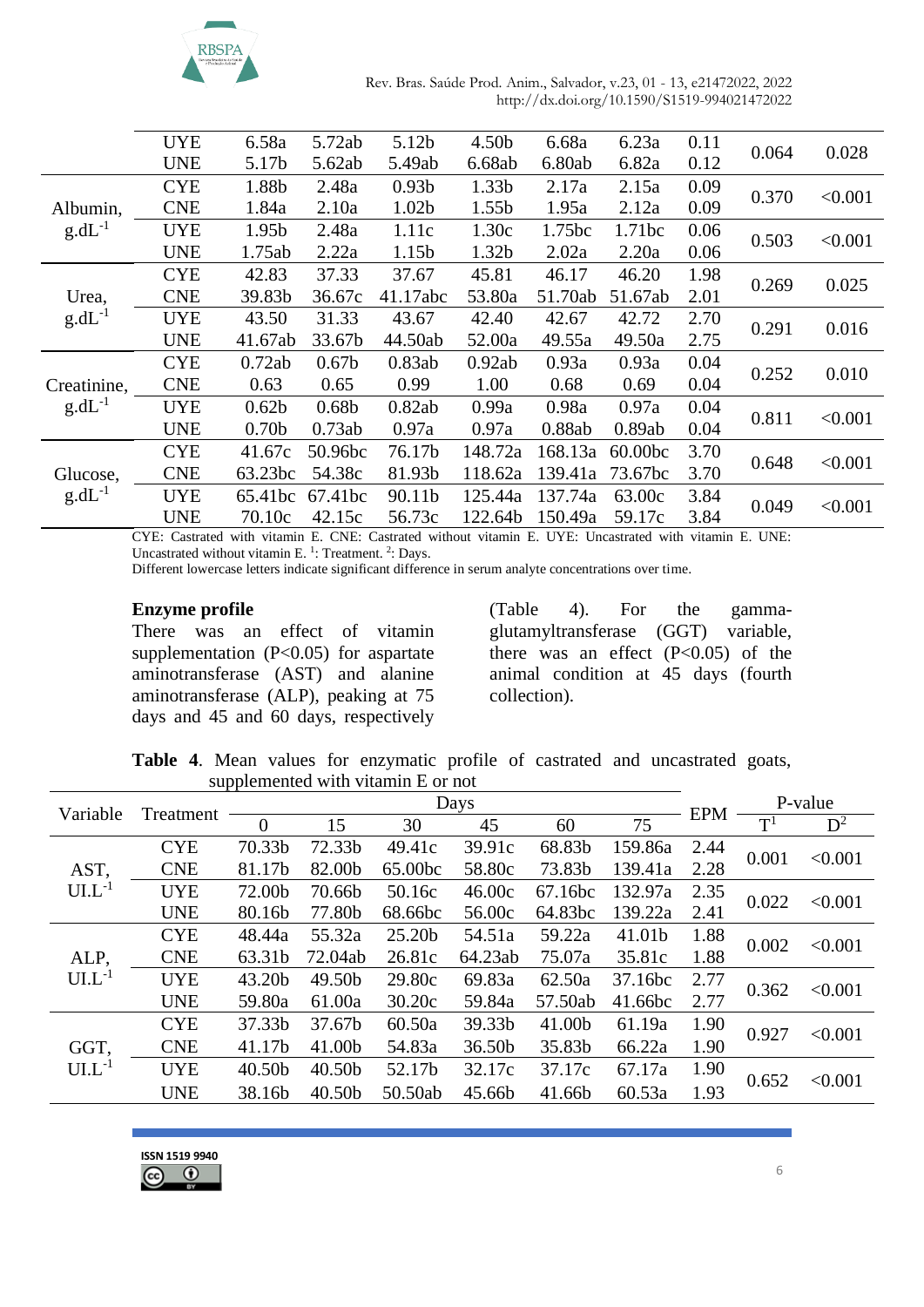

AST: aspartate aminotransferase. ALP: alanine aminotransferase. GGT: gama-glutamyltransferase. CYE: Castrated with vitamin E. CNE: Castrated without vitamin E. UYE: Uncastrated with vitamin E. UNE: Uncastrated without vitamin E.<sup>1</sup>: Treatment.<sup>2</sup>: Days.

Different lowercase letters indicate significant difference in serum analyte concentrations over time.

### **DISCUSSION**

Minerals are of fundamental importance for ruminants, being present in fluids and tissues, and having basic functions such as tissue structure, assisting in acid-base balance, osmotic pressure and cell membrane permeability (Soetan et al., 2010). Calcium (CA) levels (Table 2) were within the normal range for goats, ranging from 9.5 to  $11.4 \text{ mg}.dL^{-1}$ throughout the entire experimental period, which is consistent with findings in other studies ( Duarte et al., 2011; Kaneko et al., 2008; Lima et al., 2021).

Castrated animals showed differences (P<0.05) over time for CA levels, but no information was found in the consulted literature to justify the observed fact, since castration alters hormonal metabolism and animal development.

The main functions of calcium are to form and maintain teeth and bones, muscle contraction, regulate hear rate, transmit nerve impulses and secrete hormones, and it has a direct interaction with phosphorus (P), in which the excess of both minerals can lead to a decrease in their absorption (Fayer & Bengoumi, 2018).

Serum phosphorus (P) concentrations for all treatments (Table 2) until the second collection remained within the reference values  $(4.2 \text{ to } 9.1 \text{ mg.dL}^{-1})$  (Kaneko et al., 2008), however, there was a decrease in the concentration from the third collection onwards, which ranged from 2 to 3.6 mg.d $L^{-1}$  between the treatments studied, and this fact may have occurred due to the physiological variation of the animal due to its advancing age (Lima et al., 2021).



The serum iron (Fe) concentration in this study ranged from 29.8 to 159.7 mg.d $L^{-1}$ (Table 2), being close to the reference values ranging from 39 to 207 mg.d $L^{-1}$ (Kaneko et al., 2008; Smith, 1997). Concentrations above  $218 \text{ mg}.dL^{-1}$  can be considered an overload, which can cause liver damage, with advancing age of the animal being a greater susceptibility to this overload (Kaneko et al., 2008).

Vitamin E supplementation can reduce iron toxicity (Kaneko et al., 2008) in addition, reduced testosterone levels can decrease iron absorption, and its incorporation mainly occurs in red blood cells and hemoglobin synthesis (Olaifa, 2018).

In a study carried out by Lima et al. (2021) with goats fed on native pasture with or without mineral supplementation, the authors found higher values than those found in this study for iron, which ranged from 189.3

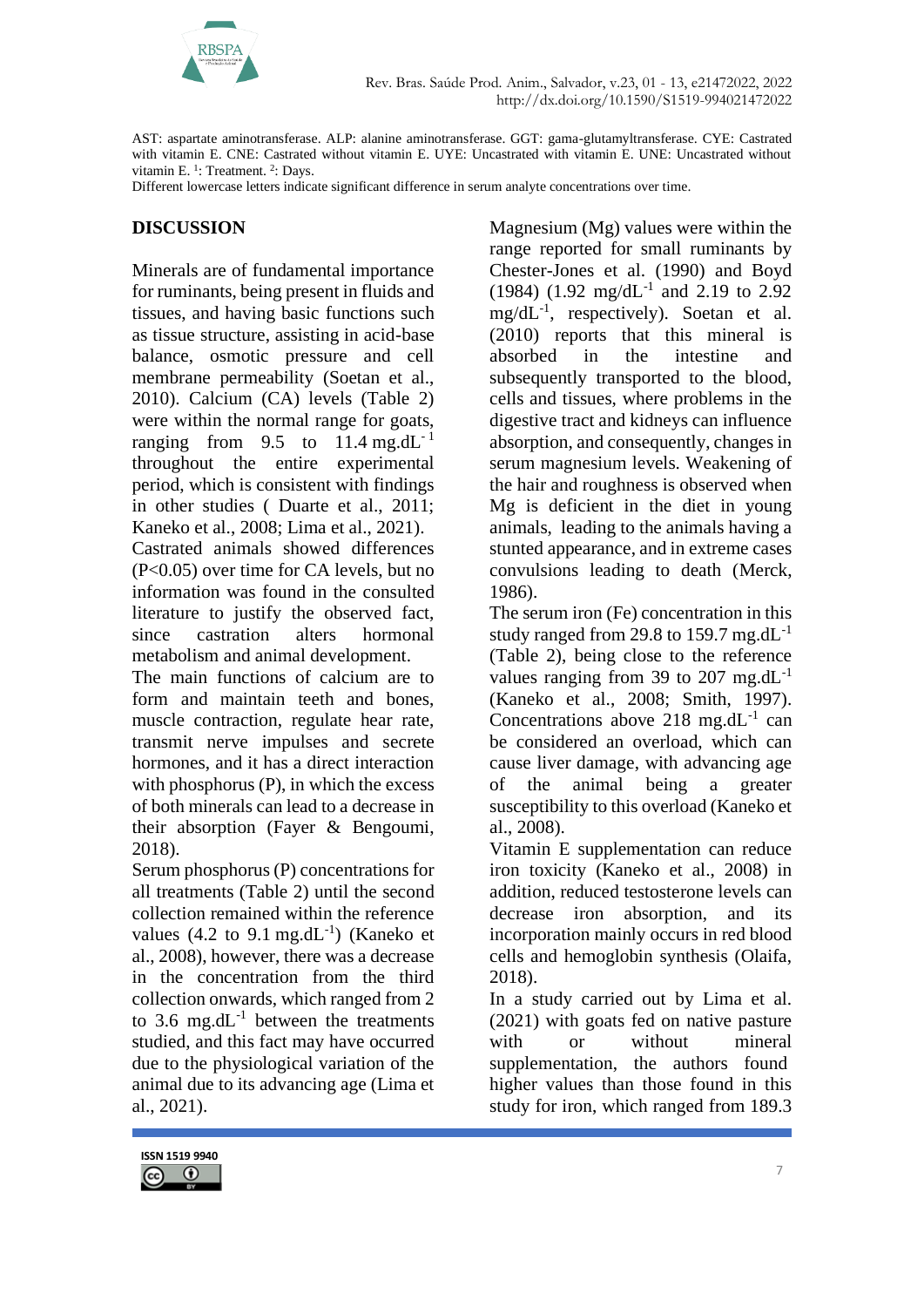

to 293.7 mg.dL<sup>-1</sup>, and from 167.5 to  $245.7$  mg.dL<sup>-1</sup>, , respectively. The authors reported that the highest concentrations for non-supplemented animals came from involuntary soil ingestion, since there is a shortage of forage at some time of the year.

All groups showed a decrease in total protein concentration on some of the days studied (Table 3), differing from the reference value range, which is 6.4 to 7.0 mg.dL<sup>-1</sup> for goat species (Kaneko et al. al., 2008). The concentration of total proteins is reduced in liver failure, intestinal and kidney disorders, hemorrhage or dietary deficiency (Gonzalez & Silva, 2008). It was observed that the total protein content increased throughout the experiment, remaining within the reference values in the last two collections, mainly for noncastrated animals. In evaluating the biochemical profile of lactating goats fed diets containing 0, 7, 14 and 21% of crude glycerin from the production of biodiesel from frying oil, Santos et al. (2018) found that the different crude glycerin percentages vin the diet did not affect the concentrations of total proteins.

Serum albumin concentration was below the acceptable range for all treatments according to Raju et al.  $(2015)$   $(14.74 \text{ gL}^{-})$ <sup>1</sup>), and this can predict an indication of liver dysfunction, although there are other parameters such as aspartate aminotransferase (AST), alanine aminotransferase (ALP), alkaline and acid phosphatase that assertively investigate this dysfunction (Tripathi et al., 2008).

The increase in urea levels (Table 3) throughout the collections, especially for castrated animals, corroborates Al-Zghoul et al. (2008) and Olaifa & Opara (2011), since urea acts as a source of nitrogen for protein biosynthesis, where the intense breakdown of protein leads to ammonia formation, which can cause intoxication in the animal (Harmeyer & Martens, 1980; Olaifa & Opara, 2011). Castration causes inflammatory trauma in the animal, leading to changes in protein absorption, and consequently, an increase in urea production.

When studying different times after castration, Kayode & Obot (2017) observed that the urea concentration in the blood of goats increased due to the increase in cortisol levels, as this stress caused by castration increases the breakdown of proteins and nucleic acids in the muscles due to the increase in this hormone.

Soul et al. (2019) state that creatinine is formed in skeletal muscle through the degradation of serum phosphocretin for energy production, in which creatinine levels are directly proportional to the amount of muscle mass (Carlos et al., 2015). Therefore, an increase in creatinine levels was observed over time, which may be related to a reduction in thyroxine activity (Soul et al., 2019) in turn, castrated animals without supplementation had a drop in creatinine levels from 60 days of collection (Table 3), leading to the belief that they had maximized efficiency energy use.

The results found herein were superior to those found by Olaifa (2018) for creatinine levels (Table 3). This same author reports that creatinine is removed from the blood through glomerular filtration and by proximal tubular secretion through the kidneys, and is commonly used as an indicator to presuppose renal function.

It is observed that vitamin E supplementation tended to increase glucose levels in goats (Table 3), corroborating Ziaei (2014) that when

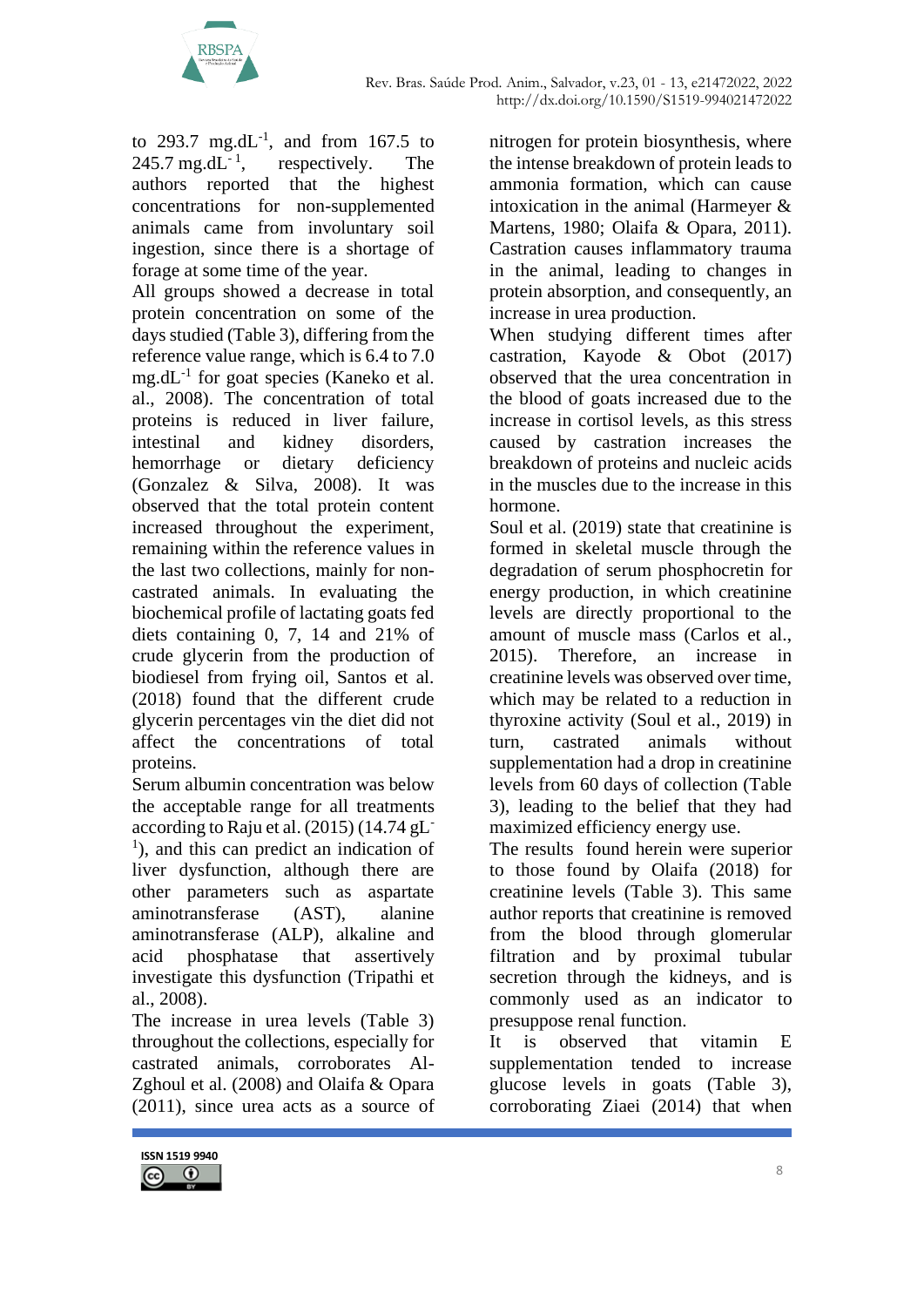

supplementing goats up to the level of 50 mg.kg<sup>-1</sup> of vitamin E, glucose considerably increased. Some studies indicate that weaning, rumen development, dietary and physiological changes cause changes in ruminant blood glucose (Baldwin et al., 2004; Mccarthy & Kesler, 1956; Redlberger et al., 2017). The literature reports that the blood glucose of adult goats ranges from 60 to 190 mg.dL-1 (Kaneko, 1989; Pérez et al., 2003; Yanaka et al., 2012).

The aspartate aminotransferase (AST) concentrations found ranged from 39.9 to 159.9 IU.L<sup>-1</sup> (Table 4), differing from the values adopted as reference for goats, which is from  $167$  to  $513$  IU.L<sup>-1</sup> (Kaneko, 1989). However, there is still a lot of divergence in the literature regarding AST variations as a function of the age of the animal (Yanaka et al., 2012). Gwaze et al. (2012) report that food availability can affect AST levels, because it is correlated with muscle growth, and with correct liver functioning.

The concentration of alanine aminotransferase (ALP) levels when the animals received the supplementation ranged from 25.2 to 75.0 IU.L<sup>-1</sup> (Table 4), being below the reference range for the goat species, which is 93 at 387 IU.L-<sup>1</sup> (Kaneko, 1989). However, serum ALP values in goats can increase up to temfold without liver damage (Yanaka et al., 2012), and the elevation can occur during periods that involve increased bone activity, such as the growth phase (Gwaze et al., 2012).

Gwaze et al. (2012) reported negative interaction of ALP with increased age of the animals, since this enzyme is highly related to the calcification process, so bone development is accelerated when the animals are young, and Kaneko et al. (2008) claim that this enzyme also helps

**ISSN 1519 9940**  $\odot$ 

in the development of the gastrointestinal tract.

The gamma glutamyltransferase (GGT) concentrations found ranged from 32.2 to  $67.2$  IU.L<sup>-1</sup> (Table 4) throughout the experimental period, in agreement with the reference values of Pérez et al. (2003) from 26 to 77 IU.L<sup>-1</sup>.

## **CONCLUSIONS**

Castration did not influence the biochemical profile of goats, regardless of whether they were supplemented with vitamin E or not. Vitamin supplementation increased glucose, creatinine and gammaglutamyltransferase (GTT) levels over time, and reduced the amount of phosphorus, iron, protein, albumin, aspartate aminotransferase (AST) and alanine aminotransferase (ALP).

# **ACKNOWLEDGEMENT**

*The authors thank the Instituto Federal do Maranhão – Campus Maracanã, the Fundação de Amparo à Pesquisa e ao Desenvolvimento Científico e Tecnológico do Maranhão – FAPEMA and the Coordination for the Improvement of Higher Education Personnel – CAPES, for their financial and logistical support.*

## **REFERENCES**

AL-ZGHOUL, M.; AL-RUKIBAT, R.; TALAFHA, A.; ABABNEH, O.; ISMAIL, Z. Cellular and some biochemical changes in blood and peritoneal fluid constituents in Awassi lambs following elective castration. **American Journal of Animal and Veterinary Sciences**, v.3, n.1, p.23-27, 2008.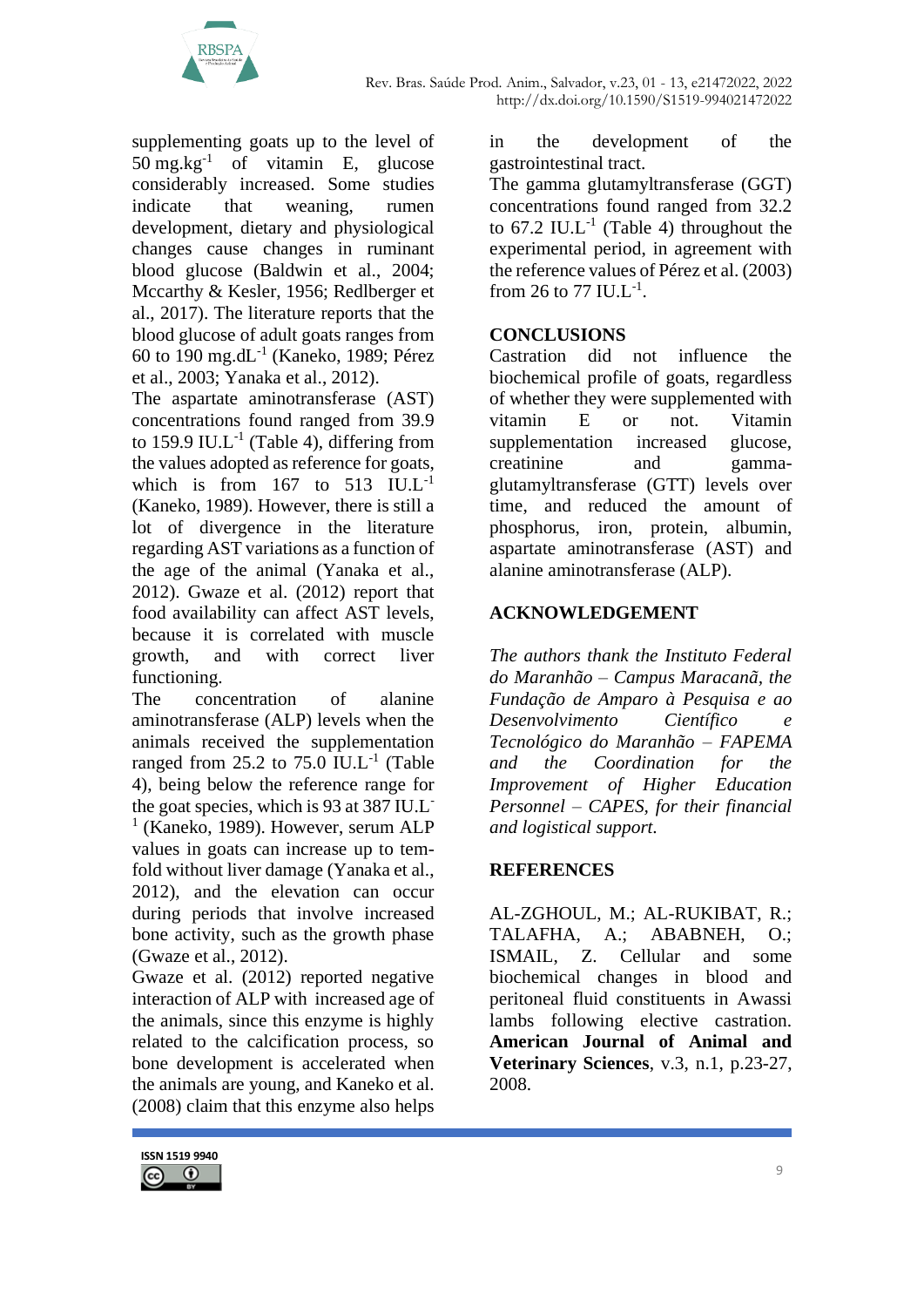

[https://doi.org/10.3844/ajavsp.2008.23.](https://doi.org/10.3844/ajavsp.2008.23.27) [27.](https://doi.org/10.3844/ajavsp.2008.23.27)

BALDWIN, R.L.; MCLEOD, K.R.; KLOTZ, J.L.; HEITMANN, R.N. Rumen development, intestinal growth and hepatic metabolism in the pre-and postweaning ruminant. **Journal of Dairy Science**, v.87, p.E55-E65, 2004. [https://doi.org/10.3168/jds.S0022-](https://doi.org/10.3168/jds.S0022-0302(04)70061-2) [0302\(04\)70061-2.](https://doi.org/10.3168/jds.S0022-0302(04)70061-2)

BOYD, J.W. The interpretation of serum biochemistry test results in domestic animals. **Veterinary Clinical Pathology**, v. 13, n. 2, p. 7 – 14, 1984.

CAMARGO, E.V.; LOPES, S.T.A.; COSTA, M.M.; PAIM, F.; BARBOSA, C.S.; LEAL, M.L.R. Neutrophil oxidative metabolism and haemogram of sheep experimentally infected with Haemonchus contortus and supplemented with selenium and vitamin E. **Journal of Animal Physiology and Animal Nutrition**, v.94, n.5, p.e1-e6, 2010. [https://doi.org/10.1111/j.1439-](https://doi.org/10.1111/j.1439-0396.2010.00986.x) [0396.2010.00986.x.](https://doi.org/10.1111/j.1439-0396.2010.00986.x)

CARLOS, M.M.L.; LEITE, J.H.G.M.; CHAVES, D.F.; VALE, A.M.; FAÇANHA, D.A.E.; MELO, M.M.; SOTO-BLANCO, B. Blood parameters in the Morada Nova sheep: influence of age, sex and body condition score. **The Journal of Animal & Plant Sciences**, v.25, n.4, p.950-955, 2015.

CHESTER-JONES, H.; FONTENOT, J.P.; VEIT, H.P. Physiological and pathological effects of feeding high levels of magnesium to steers. **Journal of Animal Science**, v. 68, n. 12, p. 4400 – 4413, 1990.

DUARTE, A.L.L.; PIRES, M.D.S.; BARBOSA, R.R.; DIAS, R.D.C.; SOTO-BLANCO, B. Evaluation of phosphorus deficiency in ruminants by serum biochemistry. **Acta Veterinaria Brasilica**, v.5, n.4, p.380-384, 2011.

FAYE, B.; BENGOUMI, M. Macrominerals and Electrolytes. In: **Camel Clinical Biochemistry and Hematology**. Springer, Cham, p.173- 216, 2018.

GONZALEZ, F.H.D.; SILVA, S.C. **Patologia Clínica Veterinária**: Texto Introdutório. Porto Alegre, Universidade Federal do Rio Grande do Sul, 2008.

GUPTA, V.; BHASIN, S.; GUO, W.; SINGH, R.; MIKIC, R.; CHAUHAN, P.; CHOONG, K.; TCHKONIA, T.; LEBRASSEUR, N.K.; FLANAGAN, J.N.; HAMILTON, J.A.; VIERECK, J.C.; NARULA, N.S.; KIRKLAND, J.L.; JASUJA, R. Effects of dihydrotestosterone on differentiation and proliferation of human mesenchymal stem cells and preadipocytes. **Molecular and Cellular Endocrinology**, v.296, n.1-2, p.32-40, 2008.

[https://doi.org/10.1016/j.mce.2008.08.0](https://doi.org/10.1016/j.mce.2008.08.019) [19.](https://doi.org/10.1016/j.mce.2008.08.019)

GWAZE, F.R.; CHIMONYO, M.; DZAMA, K. Effect of season and age on blood minerals, liver enzyme levels, and faecal egg counts in Nguni goats of South Africa. **Czech Journal Animal Science**, v. 57, n. 10, p. 443 – 453, 2012.

HARMEYER, J.; MARTENS, H. Aspects of urea metabolism in ruminants with reference to the goat. **Journal of Dairy Science**, v.63, n.10, p.1707-1728,

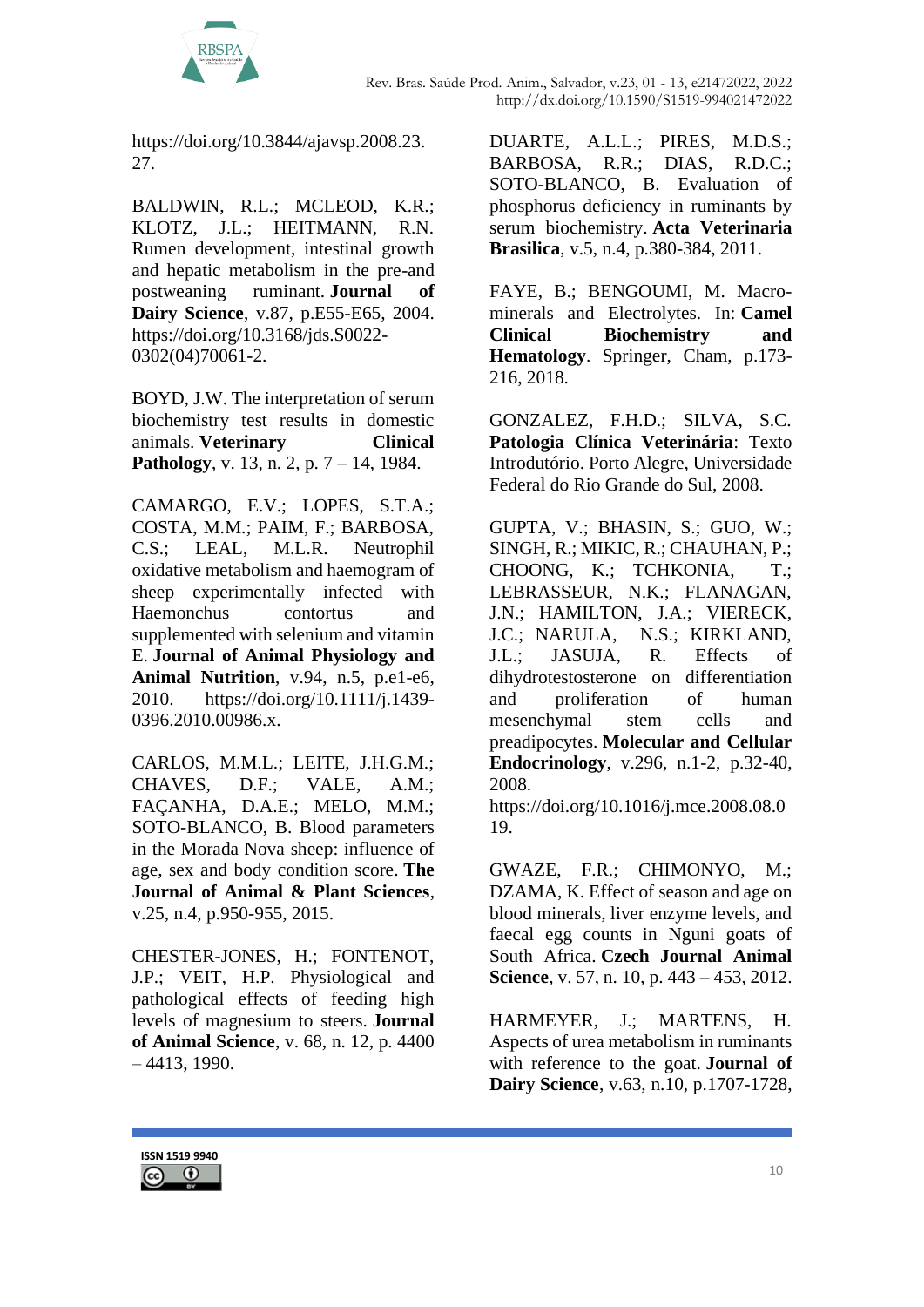

1980. [https://doi.org/10.3168/jds.S0022-](https://doi.org/10.3168/jds.S0022-0302(80)83132-8) [0302\(80\)83132-8.](https://doi.org/10.3168/jds.S0022-0302(80)83132-8)

KAYODE, O.A.; OBOT, A.M. Acute biochemical and Hematological responses to Bur dizzo castration in West African Dwarf bucks. **E3 Journal of Medical Research**, v.6, n.1, p.6-11, 2017.

[http://dx.doi.org/10.18685/EJMR\(6\)1\\_E](http://dx.doi.org/10.18685/EJMR(6)1_EJMR-16-014) [JMR-16-014.](http://dx.doi.org/10.18685/EJMR(6)1_EJMR-16-014)

KANEKO, J.J. (Ed.). **Clinical Biochemistry of Domestic Animals**. 4. ed. San Diego: Academic Press, 1989. 932 p.

KANEKO, J.J.; HARVEY, J.W.; BRUSS, M.L. (Ed.). **Clinical Biochemistry of Domestic Animals**. Academic press, 2008.

LIMA, J.M.; VALE, R.G.; SOUSA, R.D.S.; NUNES, T.L.; GAMELEIRA, J.D.S.; CAVALCANTE, J.M.; MINERVINO, A.H.H.; ORTOLANI, E.L.; BARRÊTO JÚNIOR, R.A. Seasonality Effects on the Mineral Profile of Goats Farmed in the Semiarid Region of Brazil. **Veterinary Sciences**, v. 8, n. 1, p. 8, 2021. [https://doi.org/10.3390/vetsci8010008.](https://doi.org/10.3390/vetsci8010008)

MCCARTHY, R.D.; KESLER, E.M. Relation between age of calf, blood glucose, blood and rumen levels of volatile fatty acids, and in vitro cellulose digestion. **Journal of Dairy Science**, v.39, n.9, p.1280-1287, 1956. [https://doi.org/10.3168/jds.S0022-](https://doi.org/10.3168/jds.S0022-0302(56)94846-9) [0302\(56\)94846-9.](https://doi.org/10.3168/jds.S0022-0302(56)94846-9)

MENDONÇA JÚNIOR, A.F.; BRAGA, A.P.; RODRIGUES, A.P.M.S.; SALES, L.E.M. Vitaminas: uma abordagem prática de uso na alimentação de

ruminantes. **Agropecuária Científica no Semiárido**, v.6, n.4, 2011. [http://dx.doi.org/10.30969/acsa.v6i4.94.](http://dx.doi.org/10.30969/acsa.v6i4.94)

MERCK, V. M. The Merck Veterinary Manual. A handbook of diagnosis, therapy and disease prevention and control for the veterinarian. Published by Merck and Co. **Inc., Rahway, New Jersey, USA**, v. 1677, 1986.

MOHAMMED, A.; JAMES, F.O. Chemical castration by a single bilateral intra-testicular injection of chlorhexidine gluconate and cetrimide in bucks. **Sokoto Journal of Veterinary Sciences**, v.11, n.1, p.62-65, 2013. http://dx.doi.org/10.4314 [sokjvs.v11i1.10.](http://dx.doi.org/10.4314%20/%20sokjvs.v11i1.10)

NRC – National Research Council. **Nutrient requirements of dairy cattle.**1°.ed. Washington: D.C., 2007.

OLAIFA, A.K. Comparison in haematological and biochemical changes in normal, acute and chronically castrated West African Dwarf goats. **International Journal of Research in Medical Sciences**, v.6, n.5, p.1623-1627, 2018. [http://dx.doi.org/10.18203/2320-](http://dx.doi.org/10.18203/2320-6012.ijrms20181748) [6012.ijrms20181748.](http://dx.doi.org/10.18203/2320-6012.ijrms20181748)

OLAIFA, A.K.; OPARA, M.N. Haematological and biochemical parameters of West African Dwarf (WAD) bucks castrated by the Burdizzo method. **Veterinarski arhiv**, v.81, n.6, p.743-750, 2011.

PÉREZ, J.M.; GONZÁLEZ, F.J.; GRANADOS, J.E.; PÉREZ, M.C.; FANDOS, P.: SORIGUER, R.C.: SERRANO, E. Hematologic and biochemical reference intervals for

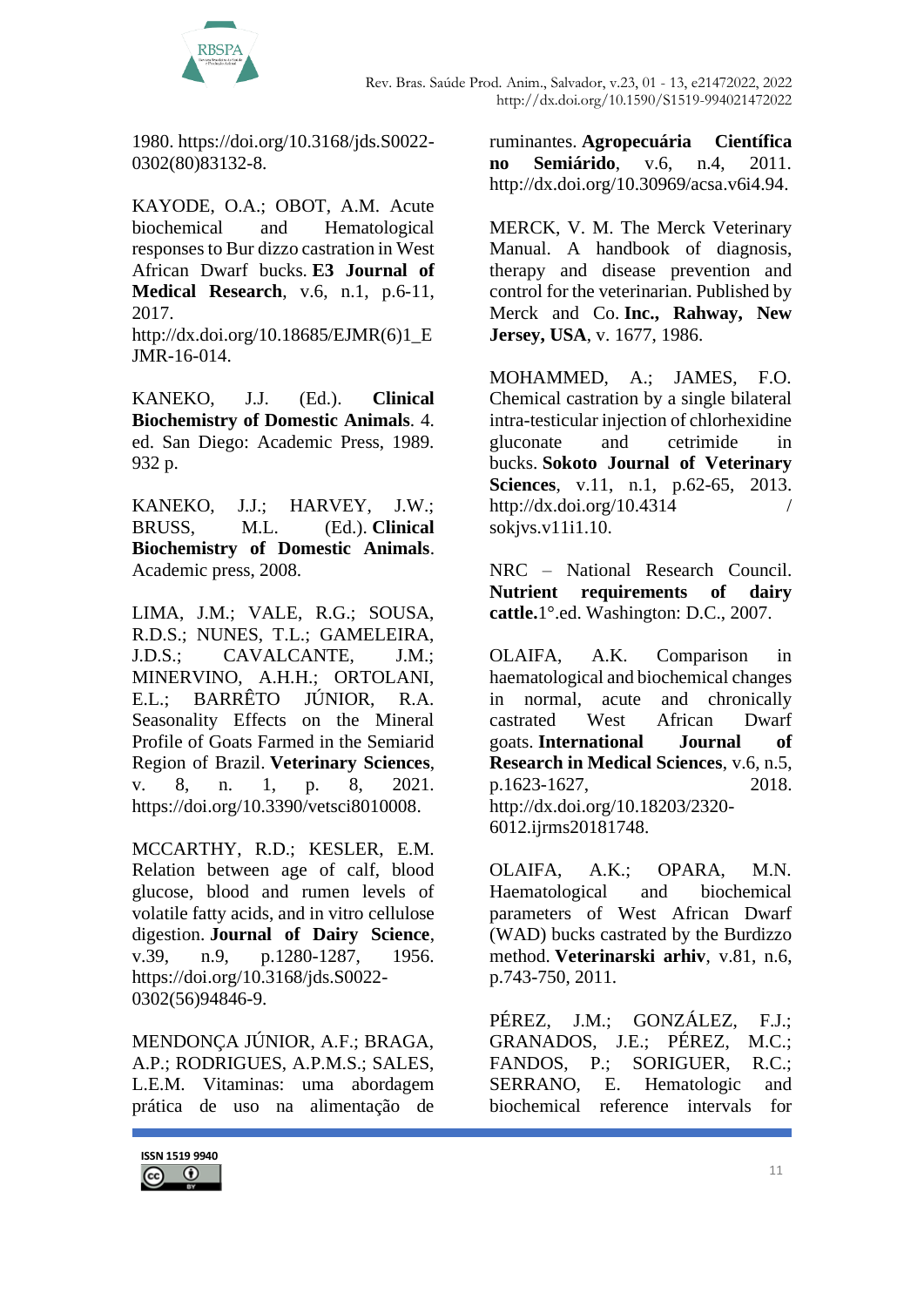

spanish Ibex. **Journal of Wildlife Diseases**, v.39, n.1, p.209-215, 2003. [https://doi.org/10.7589/0090-3558-](https://doi.org/10.7589/0090-3558-39.1.209) [39.1.209.](https://doi.org/10.7589/0090-3558-39.1.209)

RAJU, J.: SAHOO, B.: CHANDRAKAR, A.; SANKAR, M.; GARG, A.K.; SHARMA, A.K.; PANDEY, A.B. Effect of feeding oak leaves (Quercus semecarpifolia vs Quercus leucotricophora) on nutrient utilization, growth performance and gastrointestinal nematodes of goats in temperate sub Himalayas. **Small Ruminant Research**, v.125, p.1-9, 2015.

[https://doi.org/10.1016/j.smallrumres.20](https://doi.org/10.1016/j.smallrumres.2014.12.013) [14.12.013.](https://doi.org/10.1016/j.smallrumres.2014.12.013)

REDLBERGER, S.; FISCHER, S.; KÖHLER, H.; DILLER, R.; REINHOLD, P. Age-dependent physiological dynamics in acid–base balance, electrolytes, and blood metabolites in growing goats. **The Veterinary Journal**, v.229, p.45-52, 2017.

[https://doi.org/10.1016/j.tvjl.2017.10.01](https://doi.org/10.1016/j.tvjl.2017.10.017) [7.](https://doi.org/10.1016/j.tvjl.2017.10.017)

SAMIMI, A.S.; AGHAMIRI, S.M.; NAZIFI, S.; ASADI, Z. Changes in ghrelin, microminerals, antioxidants and vitamins A, E and C levels during different physiological status in high yielding Saanen goats subjected to heat stress. **Journal of Thermal Biology**, v.100, p.103014, 2021. [https://doi.org/10.1016/j.jtherbio.2021.1](https://doi.org/10.1016/j.jtherbio.2021.103014) [03014.](https://doi.org/10.1016/j.jtherbio.2021.103014)

SANTOS, C.B.; ARAÚJO, M.J.; BEZERRA, L.R.; MARQUES, C.A.T.; TORREÃO, J.N.C.; FREITAS, N.E.; OLIVEIRA NETO, C.B.; MORAIS, J.S. Parâmetros hematológicos e



bioquímicos de cabras lactantes alimentadas com dietas contendo glicerina bruta oriunda da produção de biodiesel proveniente de óleo de fritura. **Arquivo Brasileiro de Medicina Veterinária e Zootecnia**, v.70, n.6, p.1867-1876, 2018. [https://doi.org/10.1590/1678-4162-](https://doi.org/10.1590/1678-4162-10022) [10022.](https://doi.org/10.1590/1678-4162-10022)

SMITH, J.E. Iron metabolism and its disorders. In: **Clinical Biochemistry of Domestic Animals**. Academic press, 1997. p. 223-239. [https://doi.org/10.1016/B978-](https://doi.org/10.1016/B978-012396305-5/50010-5) [012396305-5/50010-5.](https://doi.org/10.1016/B978-012396305-5/50010-5)

SOETAN, K.O.; OLAIYA, C.O.; OYEWOLE, O.E. The importance of mineral elements for humans, domestic animals and plants-A review. **African Journal of Food Science**, v.4, n.5, p.200-222, 2010. [https://doi.org/10.5897/AJFS.9000287.](https://doi.org/10.5897/AJFS.9000287)

SOUL, W.; MUPANGWA, J.; MUCHENJE, V.; MPENDULO, T.C. Biochemical indices and heamtological parameters of goats fed lablab purpureus and vigna unguiculata as supplements to a chloris gayana basal diet. **Veterinary and Animal Science**, v.8, p.100073, 2019.

[https://doi.org/10.1016/j.vas.2019.1000](https://doi.org/10.1016/j.vas.2019.100073) [73.](https://doi.org/10.1016/j.vas.2019.100073)

TEIXEIRA, W.C.; SANTOS, H.P.; VESCHI, J.L.A.; NASCIMENTO, S.A.; SILVA, J.C.R.; MARVULO, M.F.V.; RIZZO, H.; CASTRO, R.S. Prevalência da infecção pelo Vírus da Artrite Encefalite Caprina em rebanhos caprinos do estado do Maranhão, Brasil. **Brazilian Journal of Veterinary Medicine**, v.38, n.1, p.1-6, 2016.